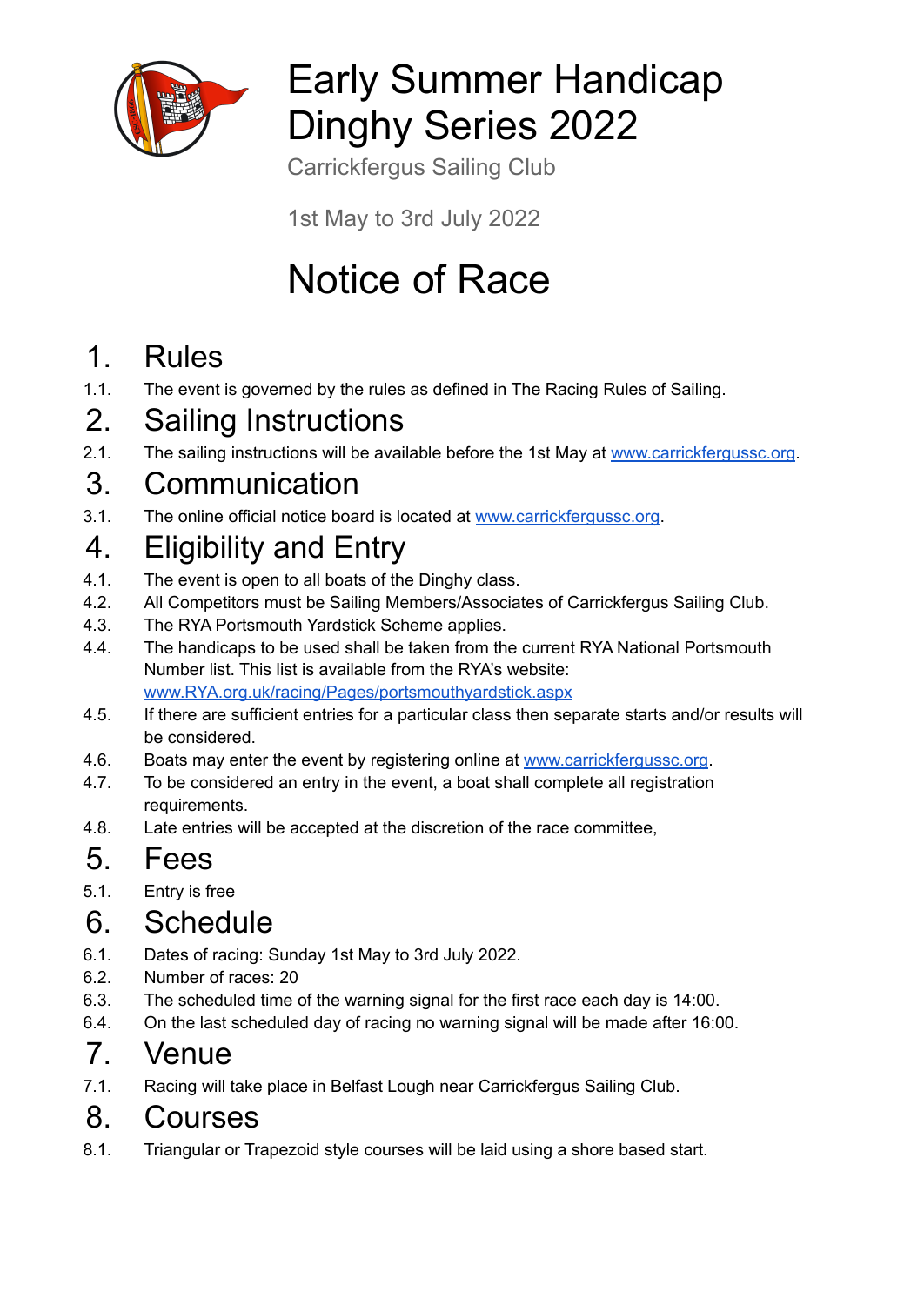## 9. Penalty System

9.1. The Post-Race Penalty, Advisory Hearing and RYA Arbitration of the RYA Rules Disputes procedures shall apply (for information on the procedures, go to www.rya.org.uk/go/rules). The outcome of an RYA Arbitration can be referred to a protest committee, but an arbitration cannot be reopened or appealed.

#### 10. Scoring

10.1. Two races are required to be completed to constitute a series.

(a) When fewer than five races have been completed, a boat's series score will be the total of her race scores.

(b) When from five to eight races have been completed, a boat's series score will be the total of her race scores excluding her worst score.

(c) When from nine to twelve races have been completed, a boat's series score will be the total of her race scores excluding her two worst scores.

(d) When from thirteen to sixteen races have been completed, a boat's series score will be the total of her race scores excluding her three worst scores.

(e) When seventeen or more races have been completed, a boat's series score will be the total of her race scores excluding her four worst scores.

10.2. Rule A5.2 is changed so that, a boat that did not come to the starting area, came to the starting area but did not start, did not sail the course, did not finish, retired or was disqualified shall be scored points for the finishing place one more than the number of boats that came to the starting area.

## 11. Risk Statement

- 11.1. Rule 3 of the Racing Rules of Sailing states: 'The responsibility for a boat's decision to participate in a race or to continue racing is hers alone.'
- 11.2. Sailing is by its nature an unpredictable sport and therefore inherently involves an element of risk. By taking part in the event, each competitor agrees and acknowledges that:

(a) They are aware of the inherent element of risk involved in the sport and accept responsibility for the exposure of themselves, their crew and their boat to such inherent risk whilst taking part in the event.

(b) They are responsible for the safety of themselves, their crew, their boat and their other property whether afloat or ashore.

(c) They accept responsibility for any injury, damage or loss to the extent caused by their own actions or omissions.

(d) Their boat is in good order, equipped to sail in the event and they are fit to participate.

(e) The provision of a race management team, patrol boats and other officials and volunteers by the event organizer does not relieve them of their own responsibilities.

(f) The provision of patrol boat cover is limited to such assistance, particularly in extreme weather conditions, as can be practically provided in the circumstances.

(g) It is their responsibility to familiarise themselves with any risks specific to this venue or this event drawn to their attention in any rules and information produced for the venue or event and to attend any safety briefing held for the event.